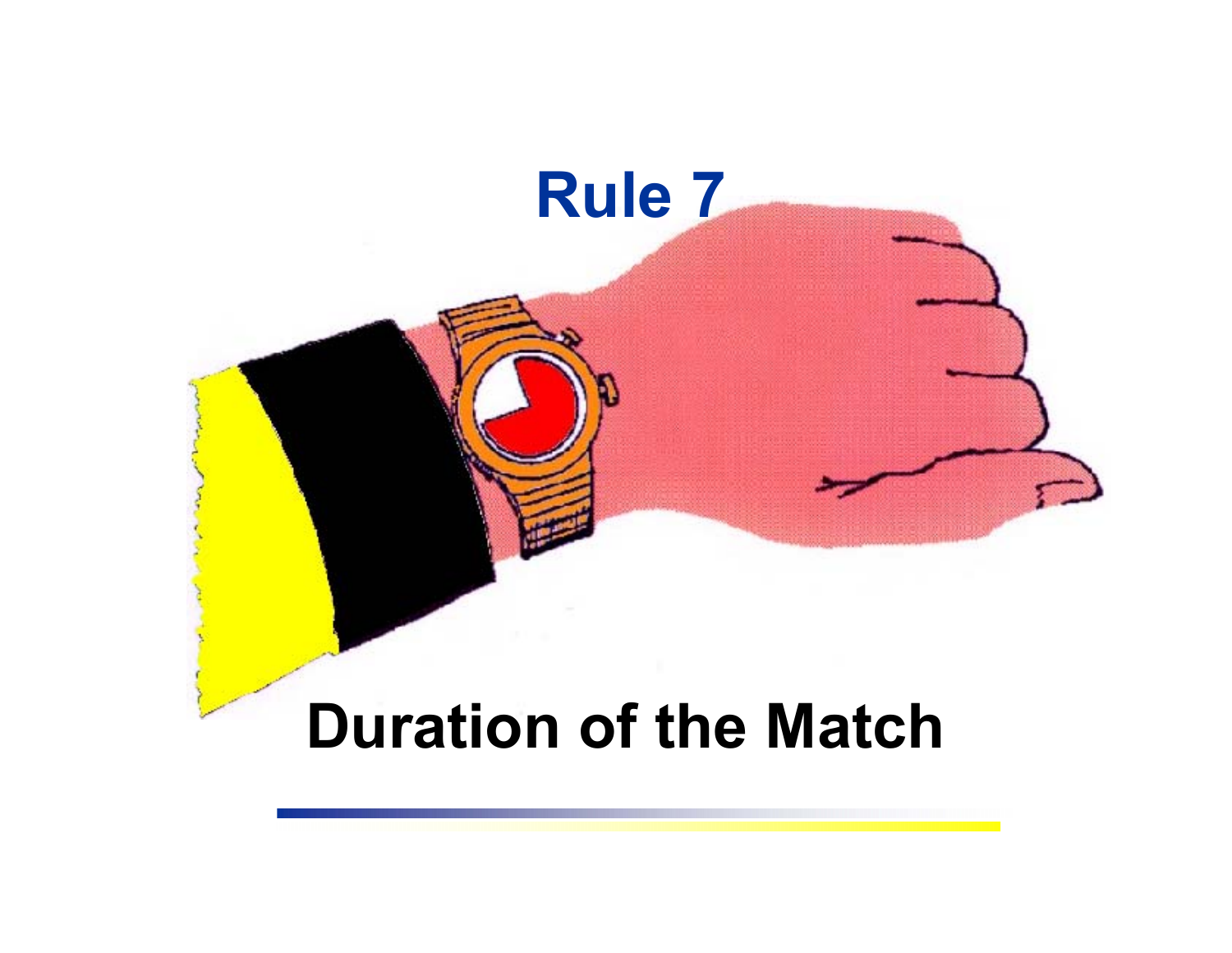# **TOPICS**

- $_Y$  Timing
- $_{\rm y}$  Half-time
- ❖ Overtime (not in modified)
- $\mathbf y$  Extending a period (penalty kick)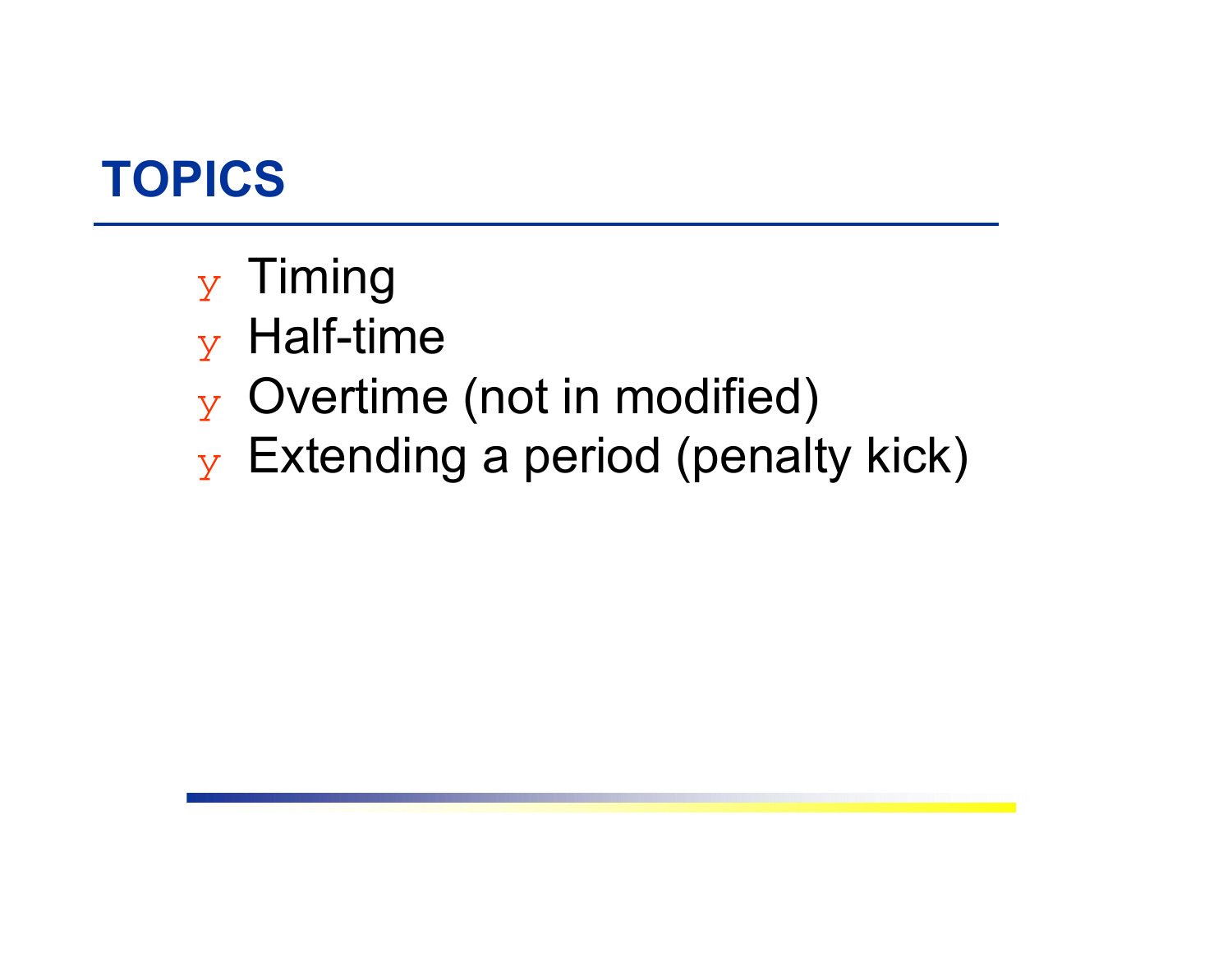#### **TIMING**

- $_{\rm y}$  Two equal periods (40 min)
- $\rm{y}$  Modified either 4 / 5 quarters (15min)
	- $\mathrm{_{\mathrm{x}}}$  Change length only prior to start  $_\mathrm{\text{x}}$  Bench side referee has official time
	- $\mathrm{_{\mathrm{x}}}$  Referee and teams must agree to  $\mathrm{_{\mathrm{x}}}$ change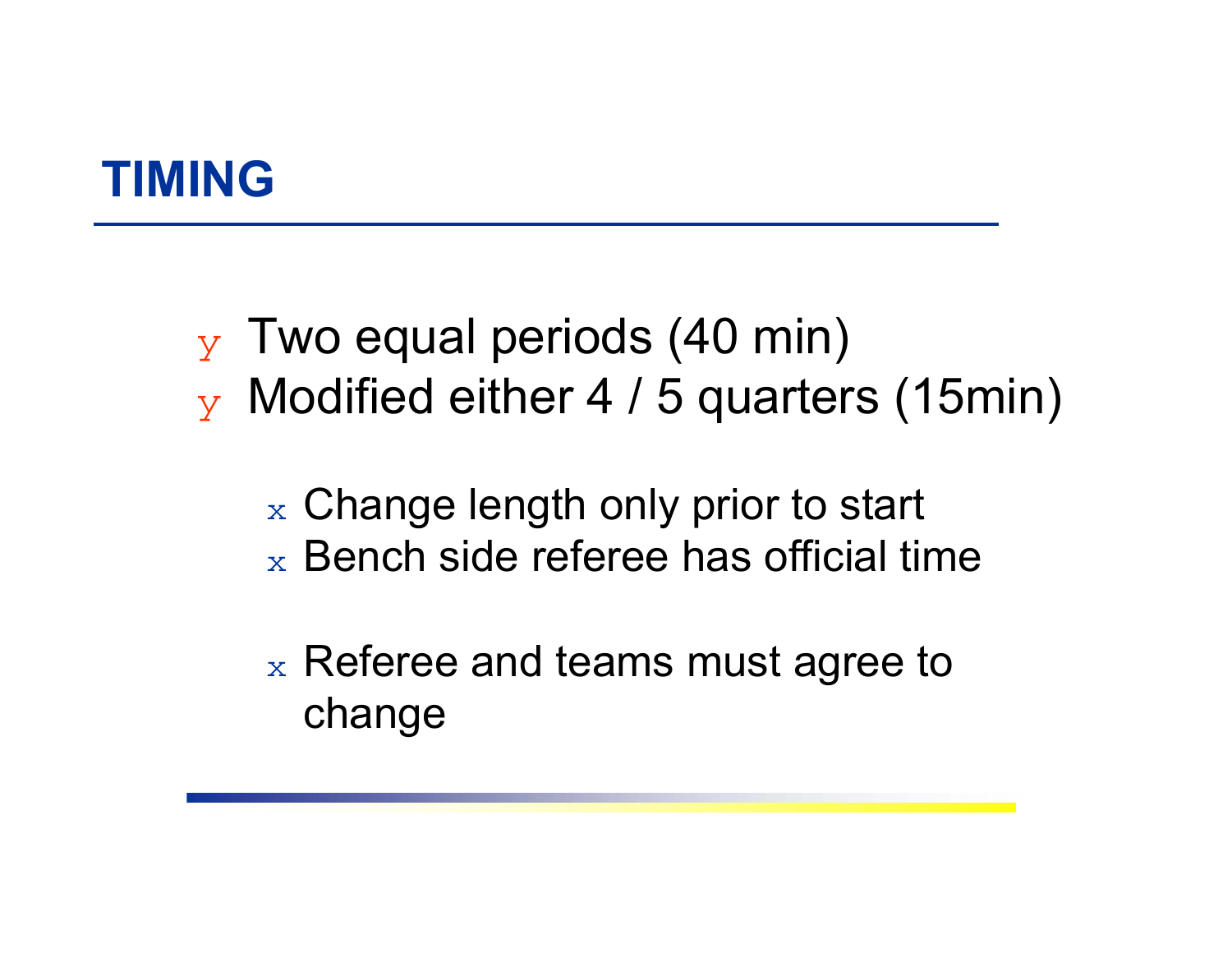### **TIMING**

- $\mathbf y$  Periods are normally 40 minutes
- $\mathbf y$  Modified are 15 min quarters
	- $_\mathrm{\text{x}}$  Clock starts at kick-off
	- $_\mathrm{\text{x}}$  Clock stops for:
		- $\bullet$  Injury
		- Penalty kick
		- Caution
		- Disqualification
		- After goal
		- Other events decided by referee

 $\mathbf y$  Extend time for a penalty kick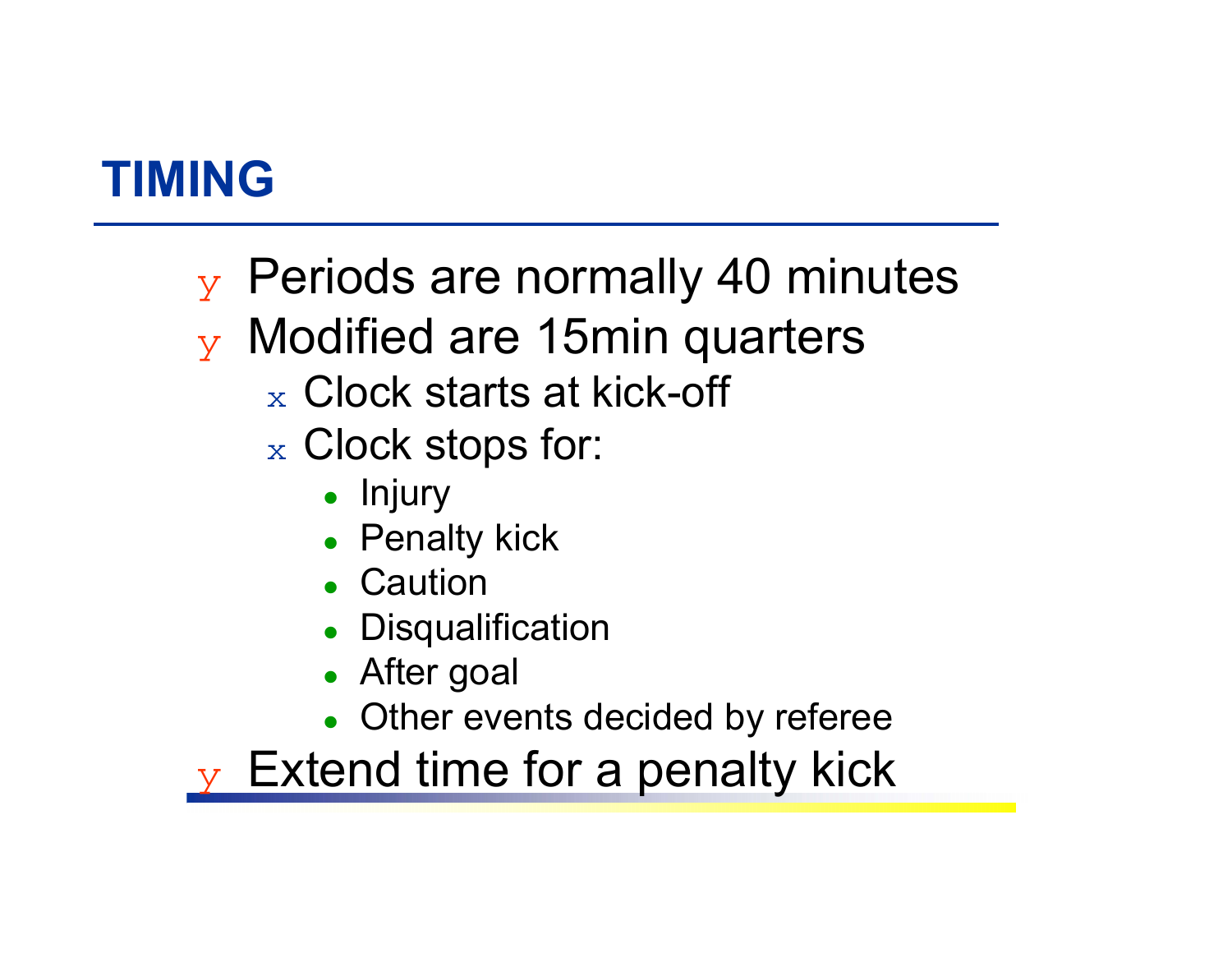#### **HALF-TIME**

- $\mathbf y$  Players are entitled to half-time
- ❖ Must not exceed 10 minutes
- $\mathbf y$  May be altered with consent of referee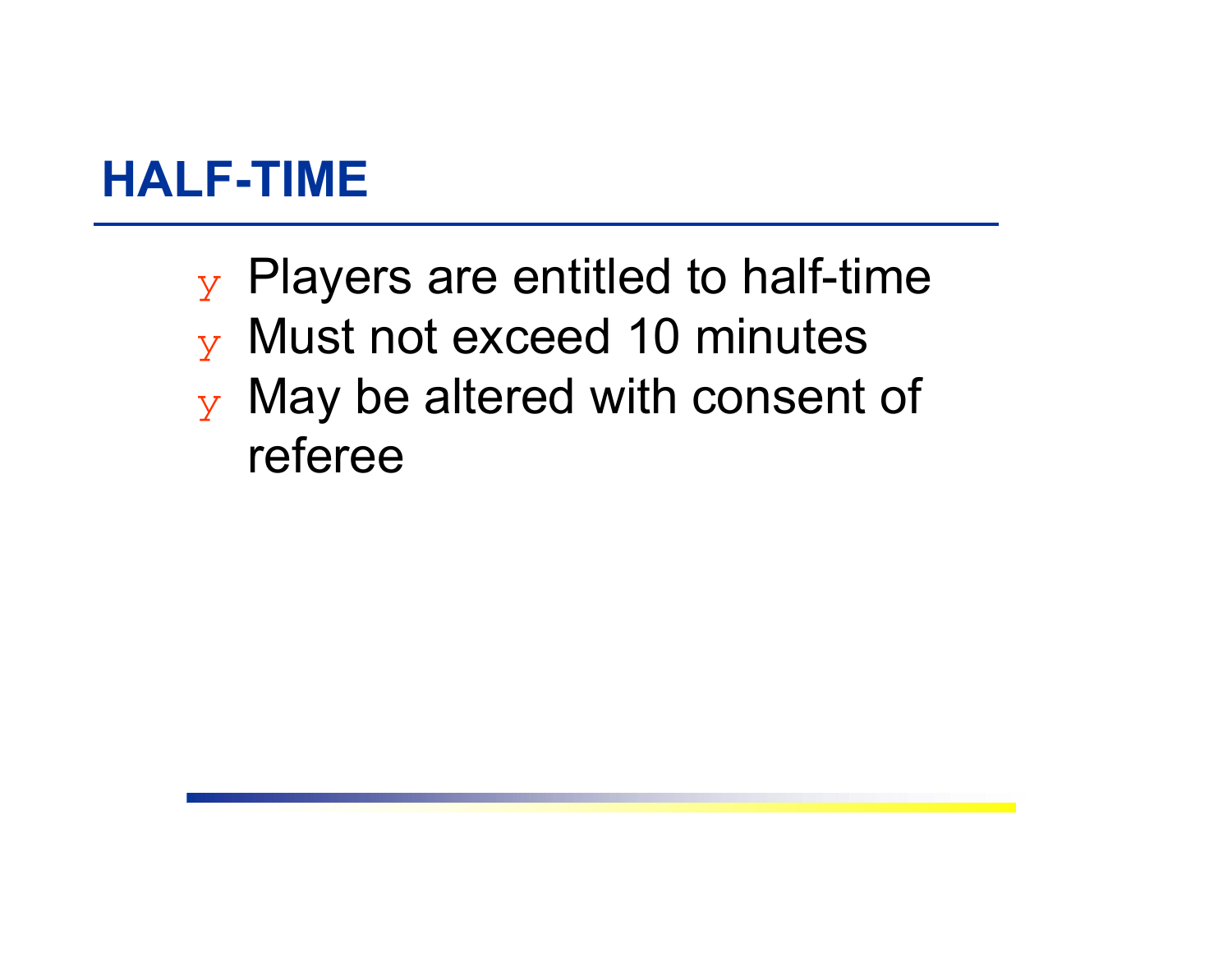## **TIE GAMES**

- $\mathbf y$  Overtime periods are played
- ❖ Periods are 10 minutes each
	- $\rm{_{x}}$  Boys golden goal
	- $_\mathrm{\text{x}}$  Girls play full 20 minutes
	- $_\mathrm{\text{x}}$  No OT in modified
- $\mathbf y$  Interval between the end of the game and the first OT period is 5 minutes
- $\mathbf y$  Interval between OT periods is 2 minutes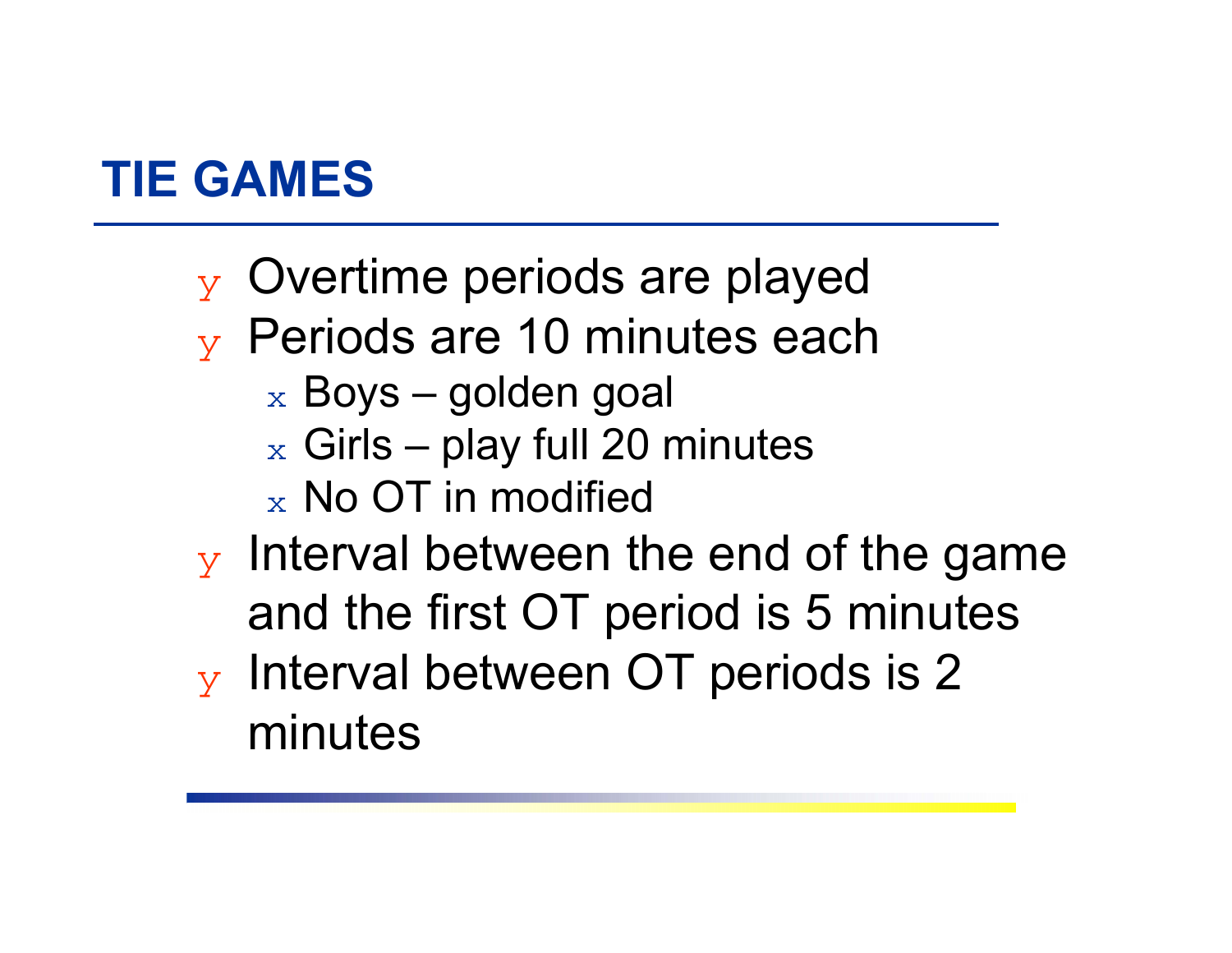#### **ADDING TIME**

# $_Y$  Time is never added in a high school game!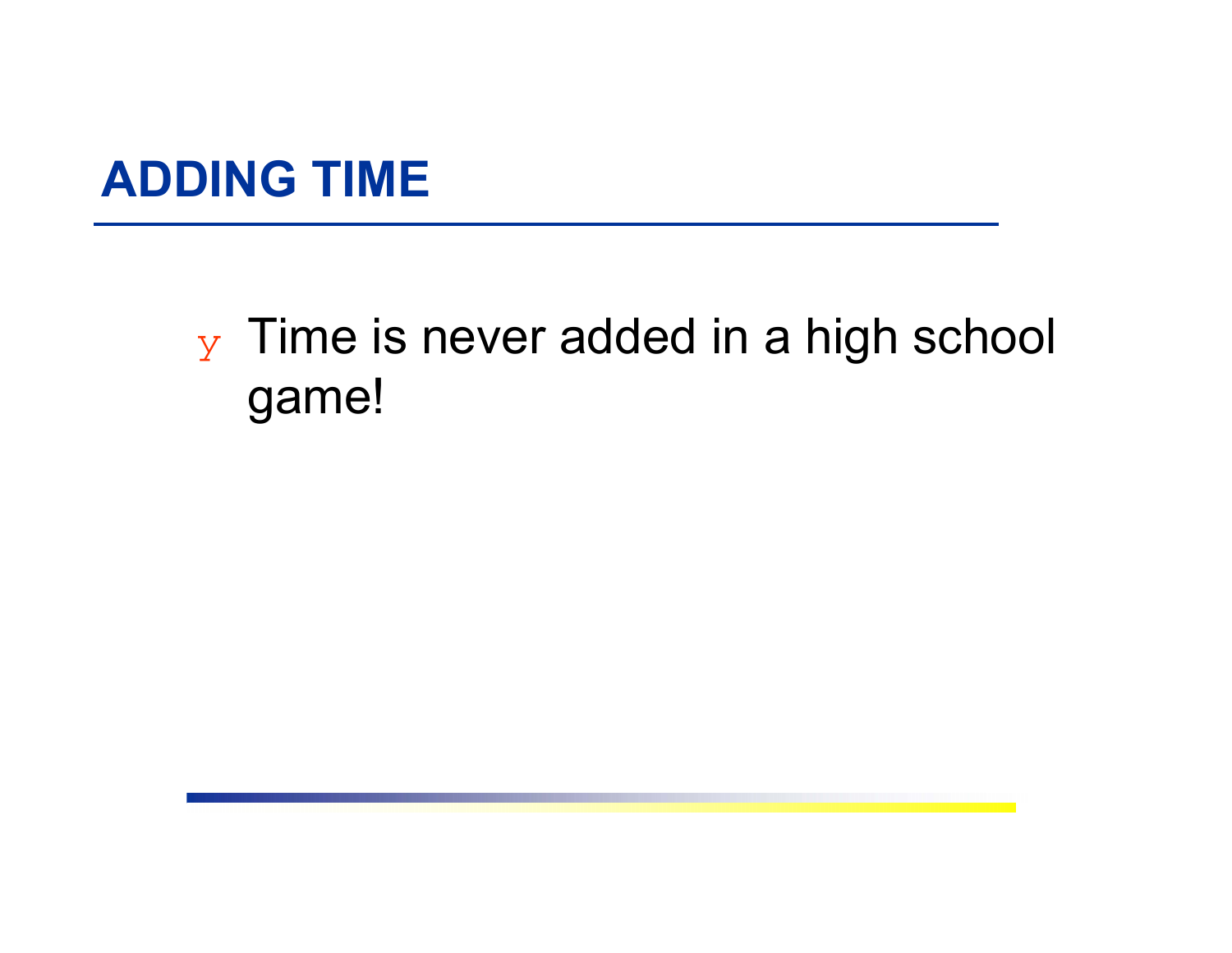#### **EXTENDING TIME FOR PENALTY KICK**

**Additional time is allowed for a penalty kick to be taken at the end of each half or at the end of periods of extra time.**